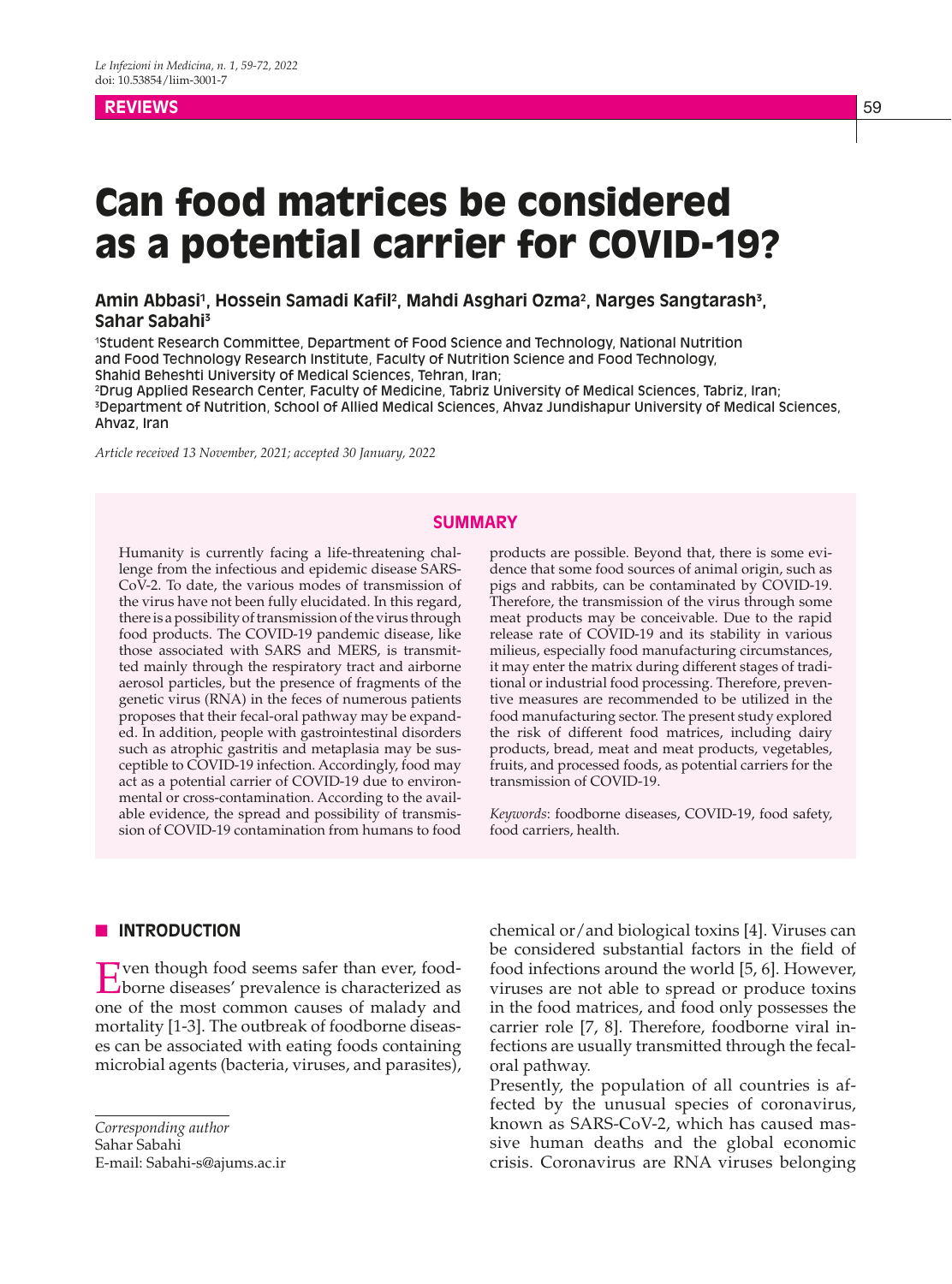

**Figure 1** - Schematic illustration of the coronavirus' structure.

to the family Coronaviridae, order Nidovirales, and SARS-CoV-2 is considered a new species of the coronavirus, which can mediate various acute/chronic infectious diseases such as respiratory [like as middle-east respiratory syndrome (MERS) and severe acute respiratory syndrome (SARS)], hepatic, enteric, and neurologic complications in various cold-blooded and warmblooded hosts such as humans, cows, pigs, horses, birds, dogs, and mice (Figure 1) [9, 10]. Although COVID-19 is generally associated with respiratory symptoms, the result of some investigations demonstrated that some patients with gastrointestinal symptoms contained viral components in their feces [11, 12]. This observation reinforces the hypothesis of transmission of this virus from the fecal-oral pathway. Therefore, the food matrices may act as a potential vector of COVID-19. In this regard, significant food contamination may be through food processing,

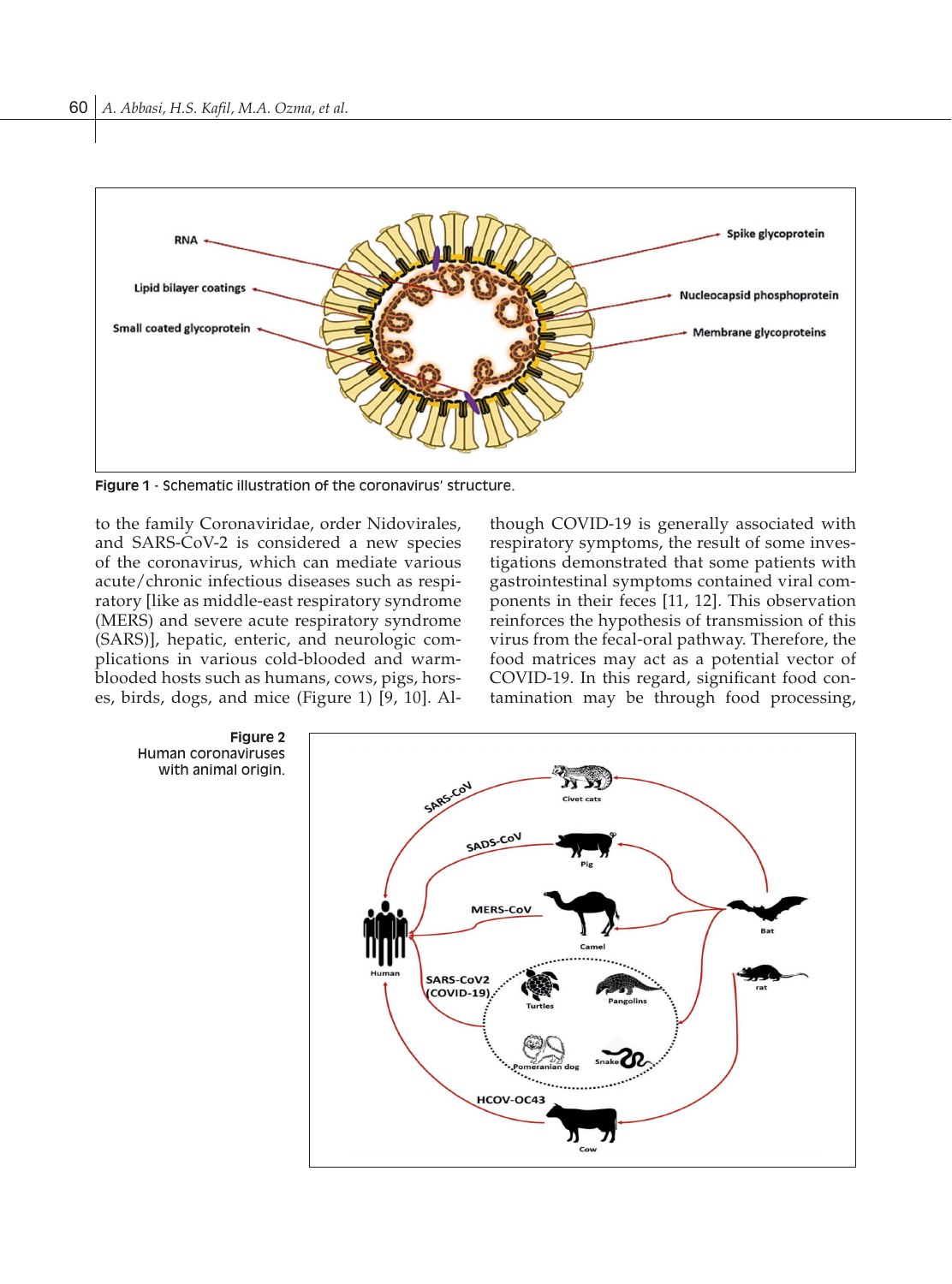asymptomatic carriers of food-processing staff, and consumption of animal-based foods that are infecting with the virus (zoonotic transmission) [5, 13, 14]. Hence, due to the widespread consumption of animal-based foods, some concerns are raised regarding their potential carriers' role (Figure 2) [15-17].

## **FOODBORNE VIRUSES**

According to the outcomes from investigations, some viruses such as Hepatitis A, Norovirus, Rotavirus, Adenovirus, Astrovirus, and Enterovirus can be transmitted through some raw foods/

without proper cooking (oysters, bivalves, salads, shellfish, mollusks, leafy greens, fruits, iceslush beverages, sandwiches, etc.) [18]. Since these intestinal viruses tend to be transmitted from person to person, food products can be considered a desirable vector for their transmission [19]. Therefore, establishing appropriate hygienic measures during food processing by employees and people working in the production/distribution unit and observance of hygienic methods of food preparation by consumers before consuming food products can be a significant recommendation to prevent the risk of infection outbreaks (Table 1) [20].

| Table 1 - Some of the important foodborne viruses. According to references: [15, 18, 21-25]. |  |
|----------------------------------------------------------------------------------------------|--|
|----------------------------------------------------------------------------------------------|--|

| Virus      | Genomic<br>type                                                   | Family         | <i>Disease</i>         | <b>Transmission</b>                                                                                                                                 | Main contaminated foods                                                                                                                                         | Clinical symptoms                                                                                          |
|------------|-------------------------------------------------------------------|----------------|------------------------|-----------------------------------------------------------------------------------------------------------------------------------------------------|-----------------------------------------------------------------------------------------------------------------------------------------------------------------|------------------------------------------------------------------------------------------------------------|
| <b>HAV</b> | Single-<br>stranded<br><b>RNA</b>                                 | Picornaviridae | Hepatitis A            | Fecal-oral<br>route (eating<br>contaminated<br>food or water)<br>Rarely by infected<br>blood products                                               | Ice-slush beverages,<br>milk, hamburgers,<br>seafood, green<br>onions, strawberries,<br>pomegranate arils, and<br>frozen berries                                | Vomiting, nausea,<br>malaise, low-grade<br>fever, anorexia, fatigue,<br>and myalgia                        |
| <b>HEV</b> | Single-<br>stranded<br><b>RNA</b>                                 | Hepeviridae    | Hepatitis E            | Fecal-oral route<br>(contamination<br>of drinking water<br>supplies with<br>human feces)<br>Zoonotic<br>foodborne<br>Person-to-person<br>Iatrogenic | Undercooked meat<br>(pork, wild boar, or<br>Sika deer), water,<br>raspberries, shellfish<br>(oysters, bivalves, and<br>mussels), strawberries,<br>and vegetable | Body aches, nausea,<br>fever, dark-colored<br>urine, malaise,<br>jaundice, and vomiting                    |
| Astrovirus | Positive-<br>sense<br>single-<br>stranded<br>RNA virus            | Astroviridae   | Astroviral<br>diarrhea | Fecal-oral route<br>(contaminated<br>food, water, and<br>fomites)                                                                                   | Shellfish (clams,<br>mussels, and oysters),<br>sandwiches, salads,<br>garnishes, soft fruits,<br>water, turkeys, and<br>leafy green vegetables                  | Abdominal pain,<br>gastroenteritis, fever,<br>mild watery diarrhea,<br>loss of appetite, and<br>vomiting   |
| Sapovirus  | Linear<br>positive-<br>sense<br>single-<br>stranded<br><b>RNA</b> | Caliciviridae  | Gastroenteritis        | Fecal-oral route<br>(contaminated<br>food and water)<br>Environmental<br>sources<br>Person-to-person<br>contact                                     | Oyster, river water, and<br>Salad                                                                                                                               | Diarrhea, fever, and<br>vomiting                                                                           |
| Norovirus  | Single-<br>stranded<br><b>RNA</b>                                 | Calciviridae   | Gastroenteritis        | Directly from<br>person-to-person<br>By contaminated<br>water and food                                                                              | Frozen<br>strawberries, oysters,<br>leafy greens, shellfish,<br>bottled water.<br>mollusks, imported<br>frozen raspberries,<br>crustaceans, and lettuce         | Abdominal pain,<br>nausea, occasionally<br>low-grade fever,<br>non-bloody watery<br>diarrhea, and vomiting |

*Continue >>>*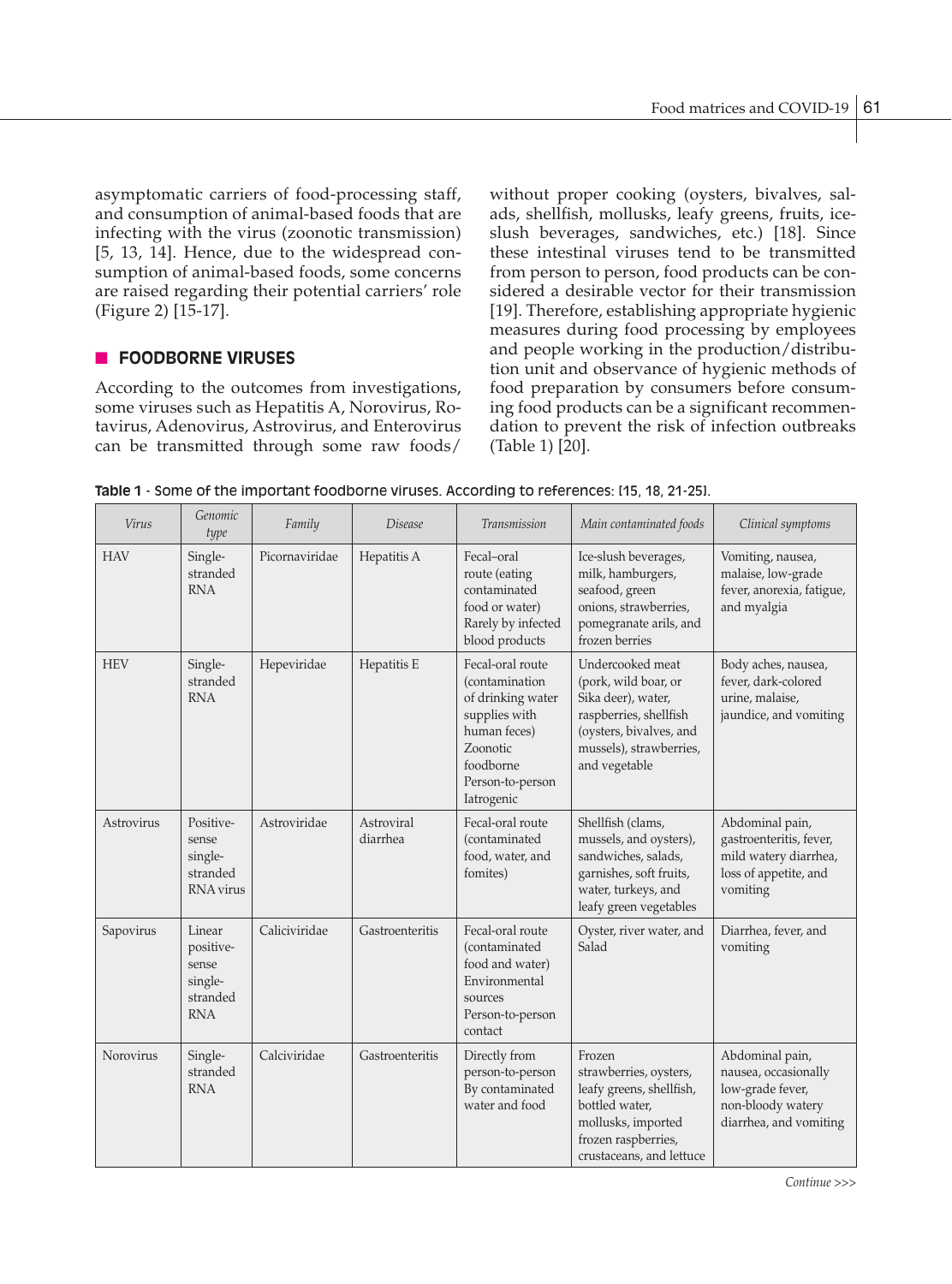*Continue >>>*

| Virus               | Genomic<br>type                                                        | Family         | Disease                                                                       | Transmission                                                                                                        | Main contaminated foods                                                                                                                    | Clinical symptoms                                                                                                                                                                                                                                                 |
|---------------------|------------------------------------------------------------------------|----------------|-------------------------------------------------------------------------------|---------------------------------------------------------------------------------------------------------------------|--------------------------------------------------------------------------------------------------------------------------------------------|-------------------------------------------------------------------------------------------------------------------------------------------------------------------------------------------------------------------------------------------------------------------|
| Human<br>rotavirus  | Double-<br>stranded<br><b>RNA</b>                                      | Reoviridae     | Rotaviral<br>enteritis                                                        | Fecal-oral route<br>Via aerosol<br>droplets between<br>people                                                       | Water                                                                                                                                      | Watery diarrhea,<br>nausea, low-grade<br>fever, and vomiting                                                                                                                                                                                                      |
| Human<br>parvovirus | Single-<br>stranded,<br>mostly<br>negative-<br>sense<br>DNA<br>viruses | Parvoviridae   | Erythema<br>infectiosum<br>Gastroenteritis                                    | Respiratory<br>secretions<br>Blood<br>Maternal-fetal<br>pathway<br>Fecal-oral route<br>(not zoonotic)               | Shellfish                                                                                                                                  | Thrombocytopenia,<br>lymphopenia, fever,<br>and neutropenia                                                                                                                                                                                                       |
| Aichi virus         | Positive-<br>sense<br>single-<br>stranded<br><b>RNA</b>                | Picornaviridae | Gastroenteritis                                                               | Fecal-oral route                                                                                                    | Seafood and oysters                                                                                                                        | Abdominal pain,<br>fever, vomiting,<br>diarrhea, and nausea                                                                                                                                                                                                       |
| Adenovirus          | Double-<br>stranded<br><b>DNA</b><br>virus                             | Adenoviridae   | Respiratory<br>tract<br>infections<br>Gastroenteritis<br>Ocular<br>infections | Waterborne<br>and foodborne<br>transmission                                                                         | Shellfish (clams,<br>mussels, and oysters),<br>sausage dish, frozen<br>berries, ice, water, leafy<br>green vegetables, and<br>strawberries | Gastroenteritis,<br>ocular infections,<br>pancreatitis,<br>hemorrhagic cystitis,<br>upper and lower<br>respiratory tract<br>infections, nephritis,<br>meningoencephalitis,<br>hemorrhagic colitis,<br>and hepatitis                                               |
| SARS-Co-V           | Positive-<br>sense<br>single-<br>stranded<br><b>RNA</b>                | Coronaviridae  | Respiratory<br>infection<br>Gastroenteritis                                   | Respiratory<br>secretions<br>Person-to-person<br>Fecal-oral route<br>(zoonotic, or<br>food handler<br>transmission) | Civets, bats, or raccoons                                                                                                                  | Fever, diarrhea, loss<br>of appetite, fatigue,<br>dry cough, and<br>breathing difficulties,<br>chills, muscle pain,<br>headaches, and fecal<br>shedding                                                                                                           |
| <b>MERS</b>         | Positive-<br>sense<br>single-<br>stranded<br><b>RNA</b>                | Coronaviridae  | Respiratory<br>infection<br>Gastroenteritis                                   | Person-to-person<br>Zoonotic<br>transmission<br>Fecal-oral route<br>(zoonotic, or<br>food handler<br>transmission)  | Bats and dromedary                                                                                                                         | Shortness of breath,<br>and cough, and fever                                                                                                                                                                                                                      |
| SARS-CoV-2          | Positive-<br>sense<br>single-<br>stranded<br><b>RNA</b>                | Coronaviridae  | Respiratory<br>infection<br>Gastroenteritis                                   | Zoonotic<br>transmission<br>Person-to-person<br>Fecal-oral route<br>(zoonotic, or<br>food handler<br>transmission)  | Pangolins, rabbits,<br>bats, snakes, turtles,<br>and pigs                                                                                  | Chest pain or<br>pressure, dry cough,<br>aches and pains,<br>loss of taste or smell,<br>diarrhea, fever,<br>sore throat, fatigue,<br>a rash on the skin,<br>or discoloration<br>of fingers or toes,<br>headache, breathing<br>difficulties, and<br>conjunctivitis |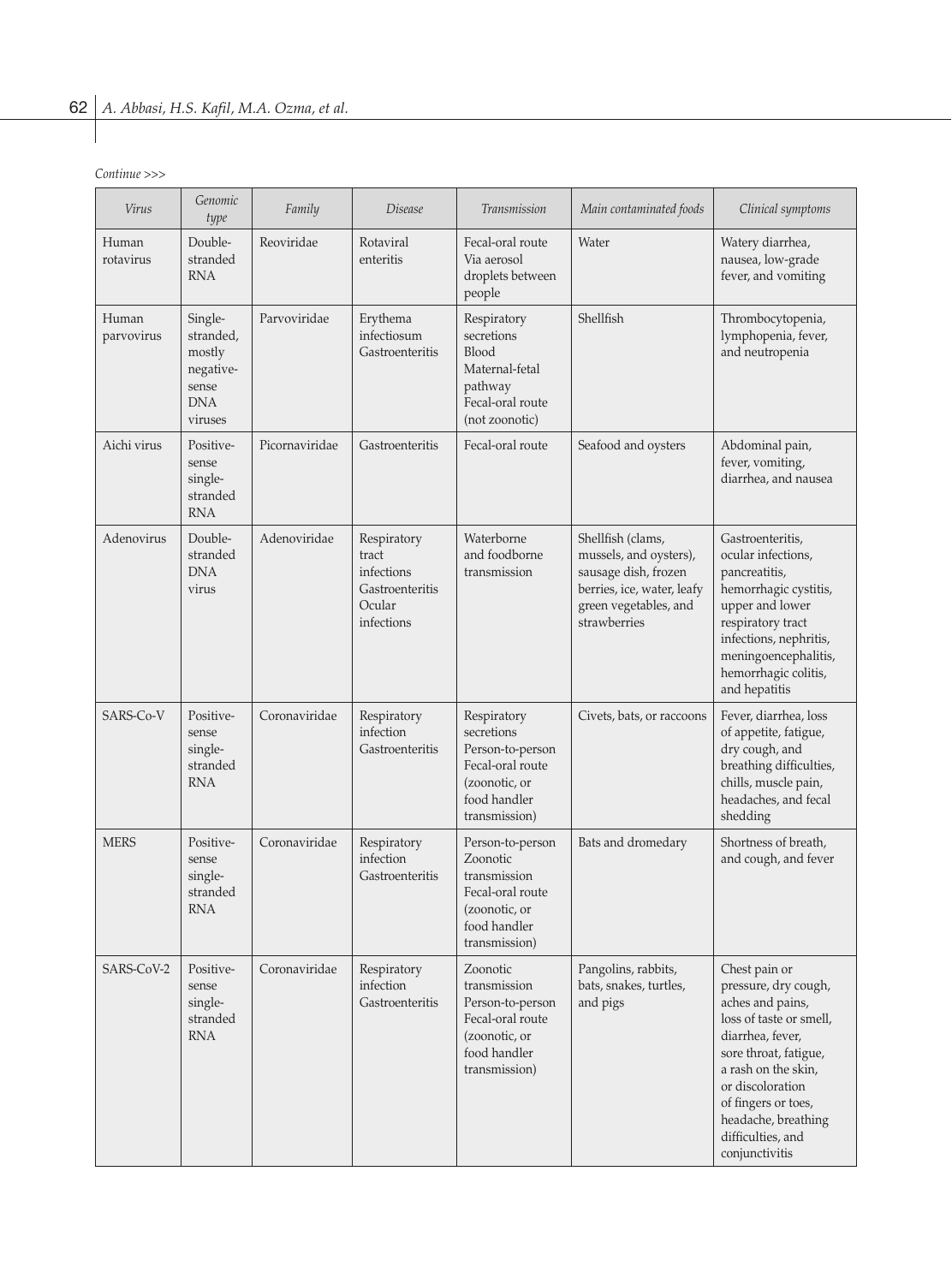# **N THE EFFECT OF FOOD COMPOSITIONS ON THE SURVIVAL OF COVID-19**

SARS-CoV-2 is generally sensitive to low pH values. However, it has been suggested that SARS-CoV-2 is stable in a wide pH range from 3 to 10. Therefore, it is likely that this virus is resistant to almost all food products. Reducing the pH value will make the destructive effects of high temperatures on the virus more pronounced [26, 27]. On the other hand, higher water activity in the plant, fruits, and vegetable tissues may increase intestinal viruses' sensitivity to heat treatment. Besides, a direct relationship between protein, fat, and sugar contents of foods with the virus' stability against thermal treatment has also been observed [28, 29].

## **N** DIFFERENT FOOD PRODUCTS **AND COVID-19**

#### *Meat and meat products*

Meat and meat products deliver many macronutrients (essential lipids, proteins) and micronutrients (some vitamins and iron) to humans, which are very important for creating or/and maintaining the health status of the host. Meats such as beef, pork, seafood, and poultry are rich sources of heparin and heparan [30]. These compounds play a crucial role in the binding of viruses to target cells. Therefore, the transmission of the virus through meat and meat products may be possible. Hence, proper heating (60°C for at least 30 minutes) of raw meat before consumption can ensure its safety [31]. Besides, the consumption of raw meat products (*e.g.*, kibbeh nayyeh, crudos, raw oysters, steak tartare, sashimi, sushi), and the preparation of smoked and cooked meat products should also be done at appropriate temperatures, as well as the consumption of game meat should also be limited in these conditions and case of consumption, food safety, and hygiene practices should be observed [32].

## *Dairy products*

Milk is one of the most widely used dairy products in the world. The use of milk heat treatment is mandatory in most countries and ensures the safety of its consumption. However, some people may consume milk in raw form due to a lack of trust in industrial processing and the possibility of fraud [33]. Consumption of raw milk without an appropriate heating process always carries the risk of cross-contamination with viral agents, and this is very important during the COVID-19 pandemic, and it is recommended to avoid consuming raw milk. Besides, heating raw milk at home is also not a good option, as it may significantly reduce its nutritional value. Therefore, consumption of milk under commercial heating in pasteurized or sterilized form can be a logical choice. Yogurt is another popular dairy product. In yogurt matrices, the viral load of COVID-19 is expected to decrease significantly to an indistinguishable amount during our heat treatment (90°C, 15 min) before fermentation [34]. However, the risk of cross-contamination after heat treatment and the ability to survive the virus in refrigerated conditions should also be taken into account. So far, at least nine cases of food contamination with CO-VID-19 have been identified in frozen foods imported in China, in which some dairy products such as frozen yogurt, frozen dairy desserts, and ice cream played the role of new carriers [35]. As COVID-19 is mainly transmitted through human activity, industrial food manufacturing units with lower staff as well as processing more machinery distinctly reduce the risk of food contamination by COVID-19.

## *Bread*

Although the baking process may eliminate the COVID-19 virus, cross-contamination of the final product by the infected person can be probable. Also, it is assumed that the risk of contamination in traditional processing units is higher than in industrial units. Therefore, precautions are to monitor the personnel working in the relevant units, maintaining personal hygiene and household heating of bread before consumption of items that can be used at the moment [36].

## *Vegetables and fruits*

These products of natural origin are often considered healthy foods by consumers. Contamination of vegetables and fruits is often caused by irrigation with wastewater. Since evidence suggests that patients infected with COVID-19 can excrete viral particles, there is concern about the presence and stability of the virus in wastewater and subsequently in these products [37]. Precautions can be taken through several methods, including supply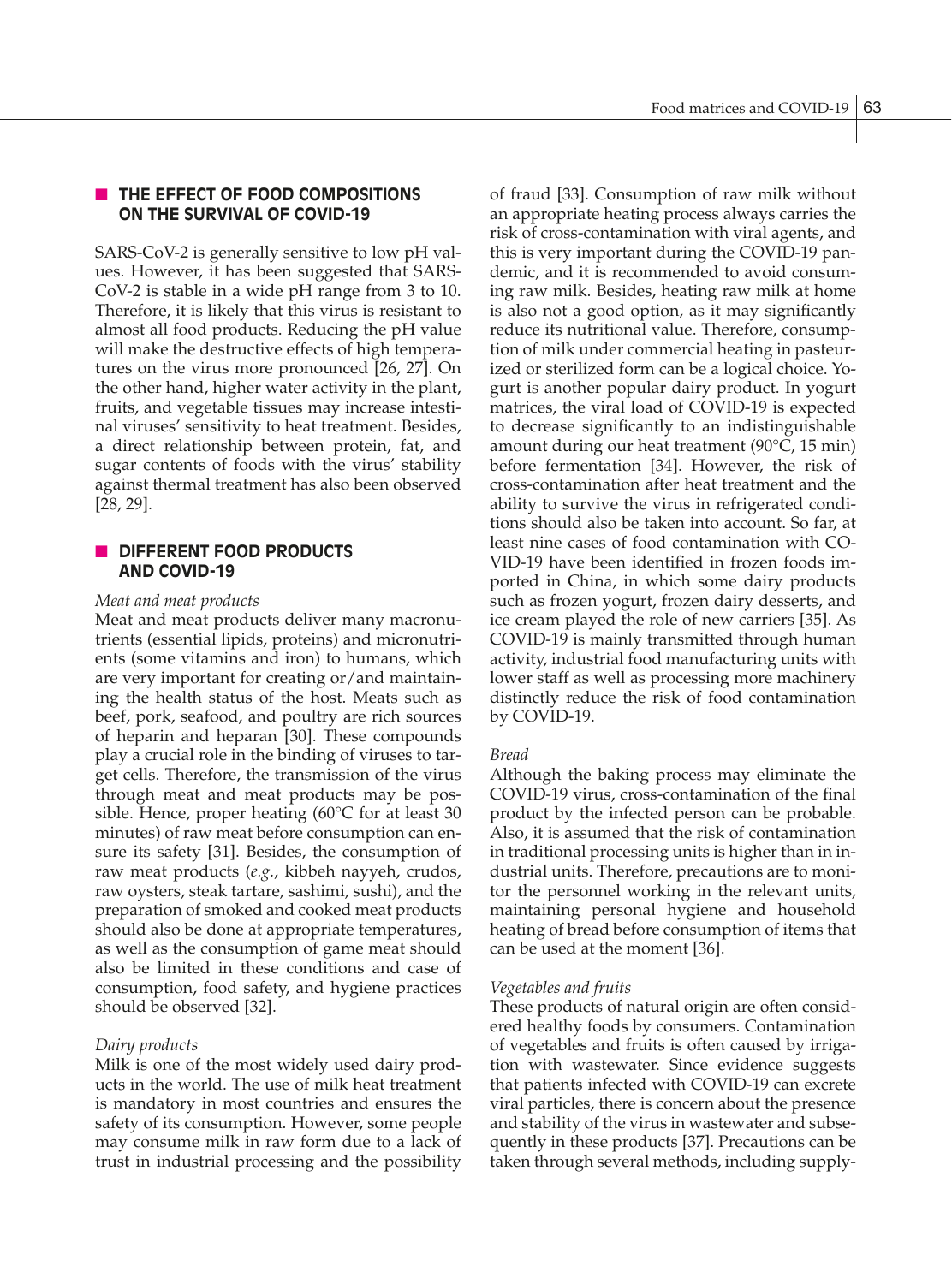ing commodities from gardens, farms, and greenhouses with Good Agricultural Practices (GAP) certificates, refraining from consuming unwashed fruits and vegetables and peeling the skin of some commodities such as oranges, lemons, bananas, potatoes, and onions. For products that can't be peeled (parsley, basil, chive, and berries), adequate washing with suitable disinfectants such as chlorine solution (about 30 mg/L), chlorine dioxide (dilute performed with water in a ratio of 1: 2.5) and sodium hypochlorite (0.25%) [38].

#### *Other foods*

Consumers consider nuts such as walnuts, pistachios, peanuts, almonds, and hazelnuts to be microbiologically safe due to low humidity. However, confectionery stores are usually crowded places where if nuts are exposed to air in these conditions, there is a possibility of cross-contamination. Therefore, these materials should not be exposed to direct contact. Besides, the same precautions should be taken regarding dates, dried fruits, and other ready-to-eat (RTE) food products [39].

## **N DIETARY HABITS (FAST FOODS) AND COVID-19**

Today, all sections of society are affected by different strains of COVID-19, but the incidence and mortality rate is still disproportionately high in the elderly and those with underlying diseases. Metabolic disorders such as obesity and type 2 diabetes are important risk factors for the pathogenesis of acute forms of COVID-19 [40]. Epidemiological studies have linked the existence of numerous reports of the high incidence of these risk factors around the world, especially in Iran and other developing countries, to the increase in the consumption of typical fast-food diets. There are several types of fast-food diets, all of which are low in fiber, unsaturated fats, and antioxidants, and high levels of Saturated Fatty Acids (SFAs), refined carbohydrates, and sweets [41].

Fast foods typically lead to chronic-stimulating and inhibitory responses in the innate and acquired immune systems, respectively [42]. As an immune mechanism, activation of Toll-Like Receptor 4 (TLR-4), which is typically expressed on dendritic cells, neutrophils, and macrophages, can result from lipotoxic status induced by overuse of SFA [43]. Simultaneously with the stimulation of these elements of the immune system, various types of generation-responses are created to produce pro-inflammatory mediators and other responses affecting the innate immune system [44]. On the other hand, the increased penetration of macrophages into lung tissue, especially in the alveoli following the consumption of a High-Fat Diet (HFD) in the rat model, indicates an association between the consumption of this type of diet and immune function even away from the gastrointestinal tract [45]. In this regard, the results of the study by Siegers et al. confirmed the synergistic effect of HFD with the influenza A virus in causing cardiovascular damage in mice [46]. This is especially true for COVID-19 patients, which in acute cases a huge involvement of lung tissue and inflammation responses in the alveolar epithelial cells, and their damage are detectable [47]. It is noteworthy that the inhibition of the biological function of T and B lymphocytes in the adaptive immune system can follows the consumption of fast food and HFD, which usually triggers an increase in oxidative stress markers [48]. Looking deeper, HFD-induced oxidative stress disrupts immune function by inhibiting T and B cell proliferation and maturation and causing apoptosis in B cells. Hence, one of the vital pathways in protecting the host against viruses becomes ineffective [49].

In an intervention study in an animal model, it was observed that HFD aggravated the pathology of lung tissue stimulated by influenza infection following the suppression of adaptive immune responses [50]. Therefore, the unusual inclusion of fast foods in the diet of individuals, while disrupting the functioning of the adaptive immune system, becomes a chronic inflammatory factor and in turn reduces the host's resistance to viral diseases.

One of the key elements in the immune system responses in obese people is Interleukin (IL)-1ß [51]. The upregulation of this cytokine in lung tissue as well as activation of some proinflammatory markers and Nuclear Factor Kappa B (NF-κB) have been reported and confirmed in some animal studies [52, 53]. According to the results of recent studies, the association between the presence of fast foods in the diet of individuals and the development of inflammatory responses in lung tissue is mediated by pro-inflammatory cytokines such as IL-1β, IL-6, and NF-κB [54, 55]. Besides,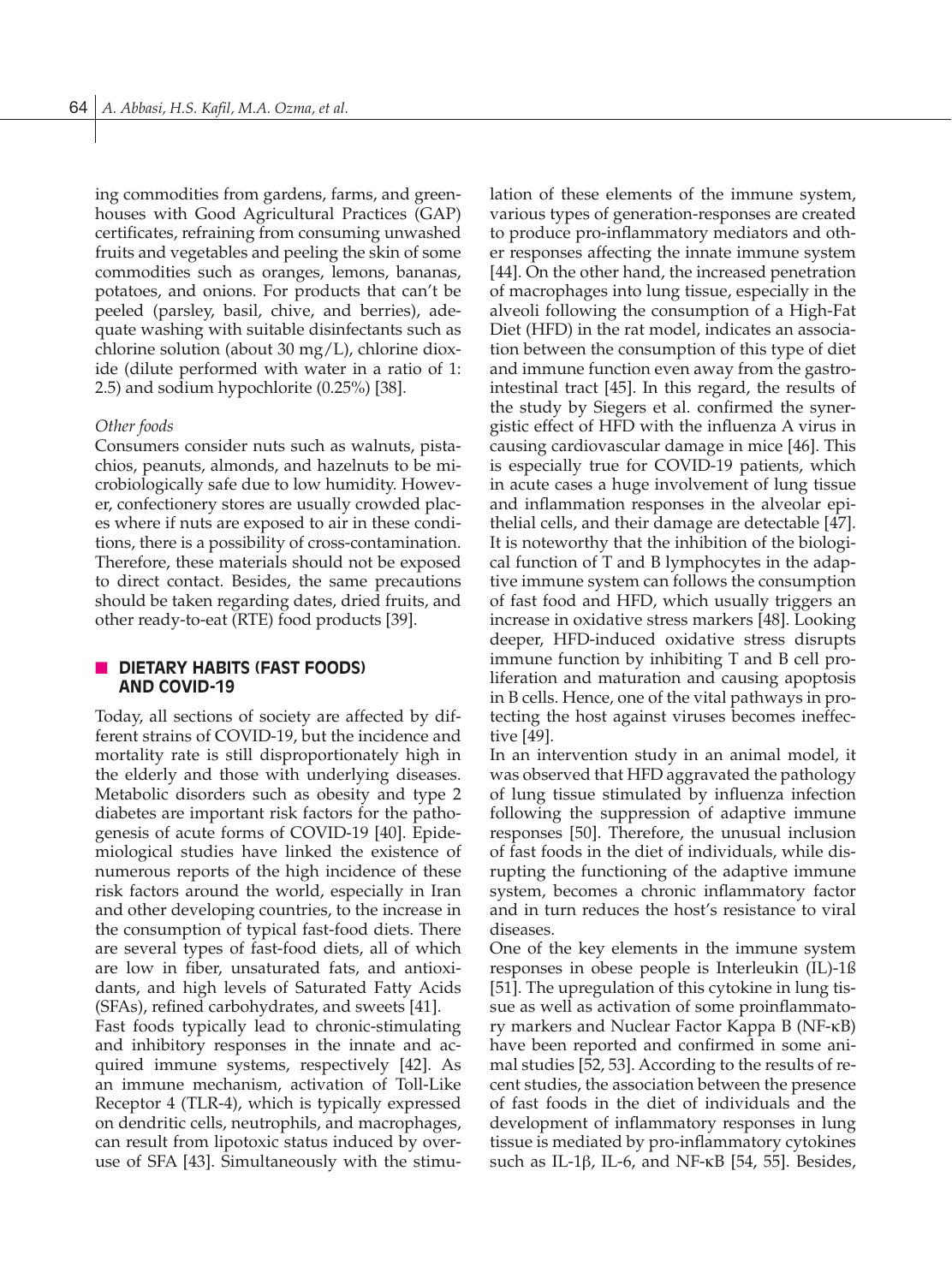it has been shown that during different stages of enteroviral infection, neutralization of IL-1β by the mechanism of reducing the inflammatory response prevents the creation and development of chronic viral myocarditis [56]. In the current pandemic situation, researchers are looking for a safe and specific chemical compound that can affect IL-1β signaling and reduce inflammatory pathways in people with COVID-19 [57]. Therefore, from the point of view of nutritionists and food safety experts, people in the community should reduce the presence of HFDs such as fast foods in their diet to suppress IL-1β expression and reduce the relevant pro-inflammatory processes, and this may be a desirable and available option in the existing pandemic situation. In this regard, the results of a study showed that the T and B cell populations in patients with an acute form of COVID-19 are significantly affected and reduced [58]; hence, unconventional and unhealthy diets may play a significant role in the pathogenesis of SARS-CoV-2 by weakening the function of the immune system as a negative environmental stimulus. Given that excessive consumption of fast foods increases the risk of obesity, it should also be noted that in obese people the response to antiviral and antimicrobial drugs is weaker and the response to vaccines is diminished [59, 60].

The production of high amounts of Trans Fatty Acids (TFA) in the fast-food matrix is one of the most unavoidable things during their production process. Consumption of such food products, especially in people with diabetes, is directly related to the production of pro-inflammatory mediators [61]. Also, the association between TFAs overdose and the risk of weight gain and abdominal obesity in all age groups has been shown in previous studies. It is noteworthy that there is also a consistent and direct link between TFAs and the increased risk of asthma and pneumonia. Therefore, it can be thought that abnormal intake of fast foods in the diet of people and excessive consumption of TFAs indirectly can intensify the inflammatory pathways in the lung tissue of people with COVID-19 and while increasing the complications of the disease, the response to treatment also decreases [62].

In a deeper look, it can be considered that fast foods can contain high amounts of toxic heavy metals for human hosts, especially children [63]. Chromium (Cr), Nickel (Ni), Lead (Pb), and Cadmium (Cd) are unnecessary elements for the physiology of the body, and depending on the amount received through different sources, they accumulate in their target tissues and consequently cause poisoning and inflammation [64]. As a clear example, lead can stimulate and initiate Mitogen-Activated Protein Kinase (MAPK) inflammation *in vitro* and *in vivo* by activating oxidative stress and miRNA-155 expression [65]. Cadmium is also a highly toxic compound and prolonged exposure through a wide range of sources can cause serious damage to host lung tissue [66]. In this regard, it was observed in a study that the presence of heavy metals such as mercury, lead, cadmium, and nickel in the diet of experimental mice, increases the mortality rate due to virus-induced encephalomyocarditis [67]. So far, the complex relationship between the presence of heavy metals in the various food matrices and infections caused by coronaviruses is not known, but from a food safety perspective, it is desirable that people in the community should limit the intake of fast foods in their daily diet, while reducing their intake of these toxic metals, also enhancing the immune system function against viral infections.

According to the results of clinical studies, the intestinal microbiome also plays an important role in creating and maintaining host homeostasis. It is noteworthy that the composition of the intestinal microbiota in each person is affected by her/ his lifestyle and is also changed by factors such as diseases and daily diet. In this regard, in a study, it was observed that the inclusion of fast foods in the diet of experimental animals caused significant changes in the composition of the intestinal microbiome over a period of four days [68]. According to the results of the study by Mosquera et al., changes in the intestinal microbiome of antibiotic-treated or engineered mice caused chronic inflammation, which in turn reduced the immune response to nanopolymer vaccines [69]. It is noteworthy that the vaccination-induced dysfunctional immune response due to microbiota changes can be eliminated by a new immunomodulatory nanomaterial that agitates immune cells [70]. On the other hand, recent studies have highlighted the role of the gut microbiome in lung disease. In connection with respiratory infection caused by SARS-CoV-2, it has been shown that it has a negative effect on the microbiome composition of infected people and causes a kind of intesti-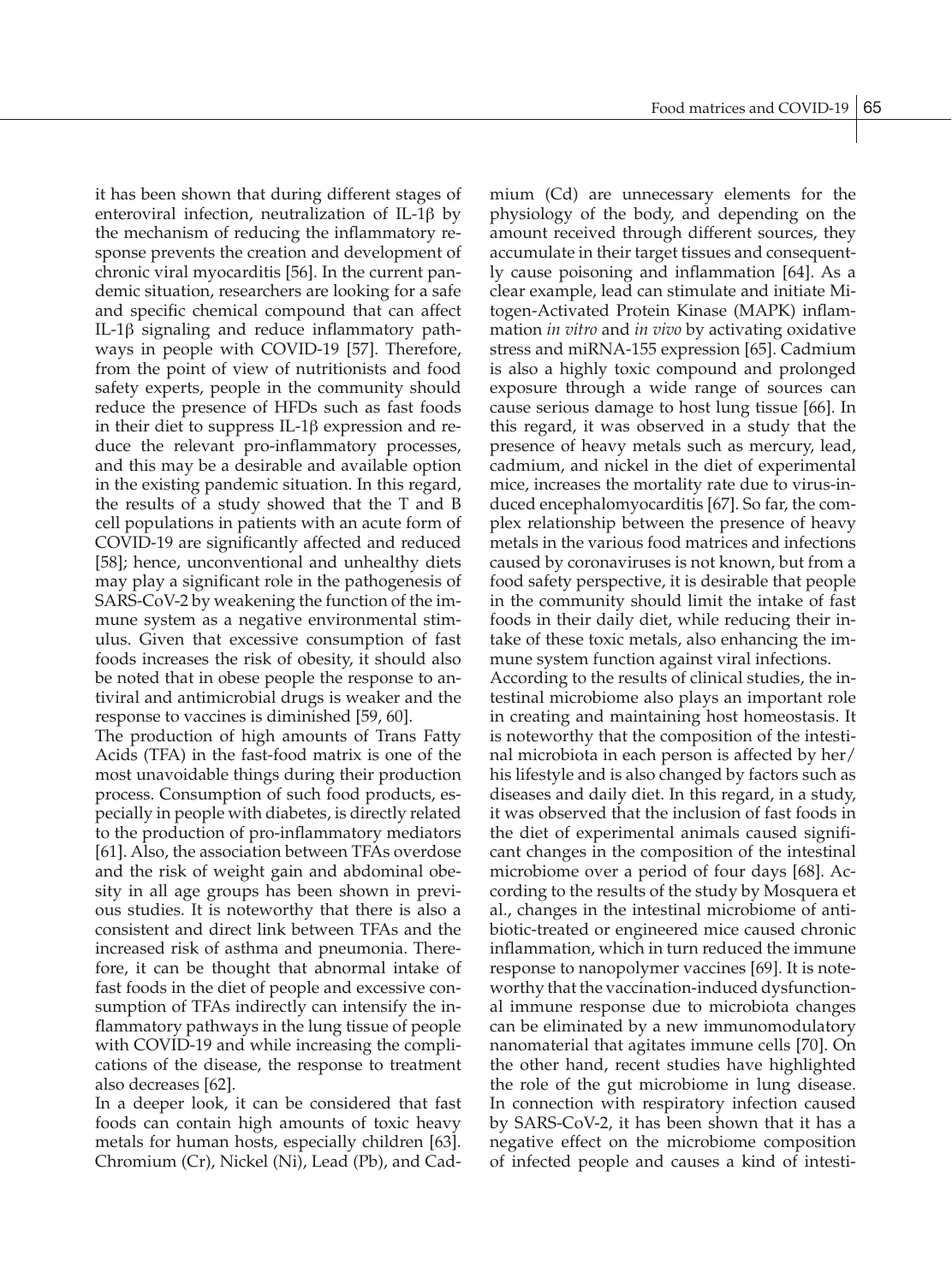nal dysbiosis [71]. Zuo et al. in a pilot study of 15 patients with COVID-19, examined persistent changes in the fecal microbiome of patients during hospitalization compared with controls [72]. The results were interesting and showed that fecal microbiota changes were associated with fecal levels of SARS-CoV-2 and the severity of COV-ID-19. Due to the development of research tools and methods at the cellular and molecular level, it is now known that in addition to the activity of the intestinal microbiome, metabolites derived from them, such as short-chain fatty acids (butyric acid, propionic acid, acetic acid, and valeric acid), are involved in regulating the physiological activities of the host. Short-chain fatty acids can be considered as important mediators between intestinal microbiome and immune system elements that modulate T cell activity by various molecular mechanisms and also play a role in inflammatory pathways caused by viral infections [73]. In this regard, we can point to the positive activity of short-chain fatty acids in cases of animal allergic airway disease and human asthma, which are mainly related to their anti-Tumor Necrosis Factor-alpha (TNF- $\alpha$ ) characteristics [74-76]. Although therapeutic evidence for shortchain fatty acids is being compiled. Therefore, it can be concluded that a high intake of fast foods in the daily diet may increase the consequences of the disease and reduce the response to treatment and vaccination by activating pro-inflammatory pathways and stimulating intestinal dysbiosis in patients.

# **N THE ROLE OF FOOD BIOACTIVE COMPOUNDS IN SUPPORTING THE FUNCTION OF THE IMMUNE SYSTEM**

According to clinical studies, bioactive compounds such as vitamins and folate, polysaccharides and dietary fiber, lipids, peptides, and natural polyphenols are abundant in fruits and vegetables, which play a known role in strengthening the immune system against viruses [77]. In this regard, we can mention some vegetables such as broccoli and citrus fruits such as kiwi, which contain large amounts of vitamin C (ascorbic acid) and can be involved in the repair of body tissues and proper immune function [78]. Also, in certain conditions, vitamin C can limit lower respiratory tract infections and prevent colds [79]. Other items include vegetables such as carrots, spinach, and sweet potatoes, which contain large amounts of vitamin A (including fat-soluble compounds such as beta-carotene, retinol, and retinoic acid). This vitamin, when administered at a drug dose or higher (10 nM or higher), due to its functional properties, participates in the regulation of humoral immune processes and cellular immune responses, and while strengthening the immune responses created, protects the host body against infections [80].

Bioactive peptides with a molecular weight of <3 and 3-10 kDa are composed of several amino acids that are arranged in different configurations and are usually obtained as the final fermentation product of milk treated with specific strains of *Lactobacillus plantarum* [81]. However, there are other animals and plant sources for bioactive peptides, including fish, eggs, meat, gelatin, cow blood, rice, pumpkin, mushrooms, sorghum, and soy peanuts. The fermentation process of various dairy and non-dairy products can also be considered as one of the most important routes for the production of bioactive peptides. As a practical example, a wide range of bioactive peptides can be produced during the fermentation process using lactic acid bacteria during cheese ripening. Also, some specific strains of *L. plantarum* have the ability to produce a variety of peptide fractions with anti-inflammatory activity [81]. Some probiotic strains, such as *L. gasseri* SBT2055 (LG2055), can reduce viral respiratory infections by suppressing virus replication. Outcomes exhibited that following the respiratory syncytial infection, LG2055 promoted the expression of IFN-γ and IFN-β at the gene level in the mice's lungs. Another investigation established that numerous lactic acid bacteria-stimulated small protein molecules are known as immune interferon (IFN-β or IFN-γ) in the mice's lungs, contributing to clearance of respiratory virus [82]. Furthermore, another study has revealed that *L. paracasei* strains co-cultured with the artichokes' phenolic extracts (4 mg/mL) possess anti-inflammatory activities on dendritic cells, signifying potential synergistic effects between different bioactive compounds [83].

Polysaccharides are polymers of complex carbohydrates that are always found in the matrix of various foods, including cereals and seaweed, and microorganisms such as lactic acid bacteria are also among the main factors producing poly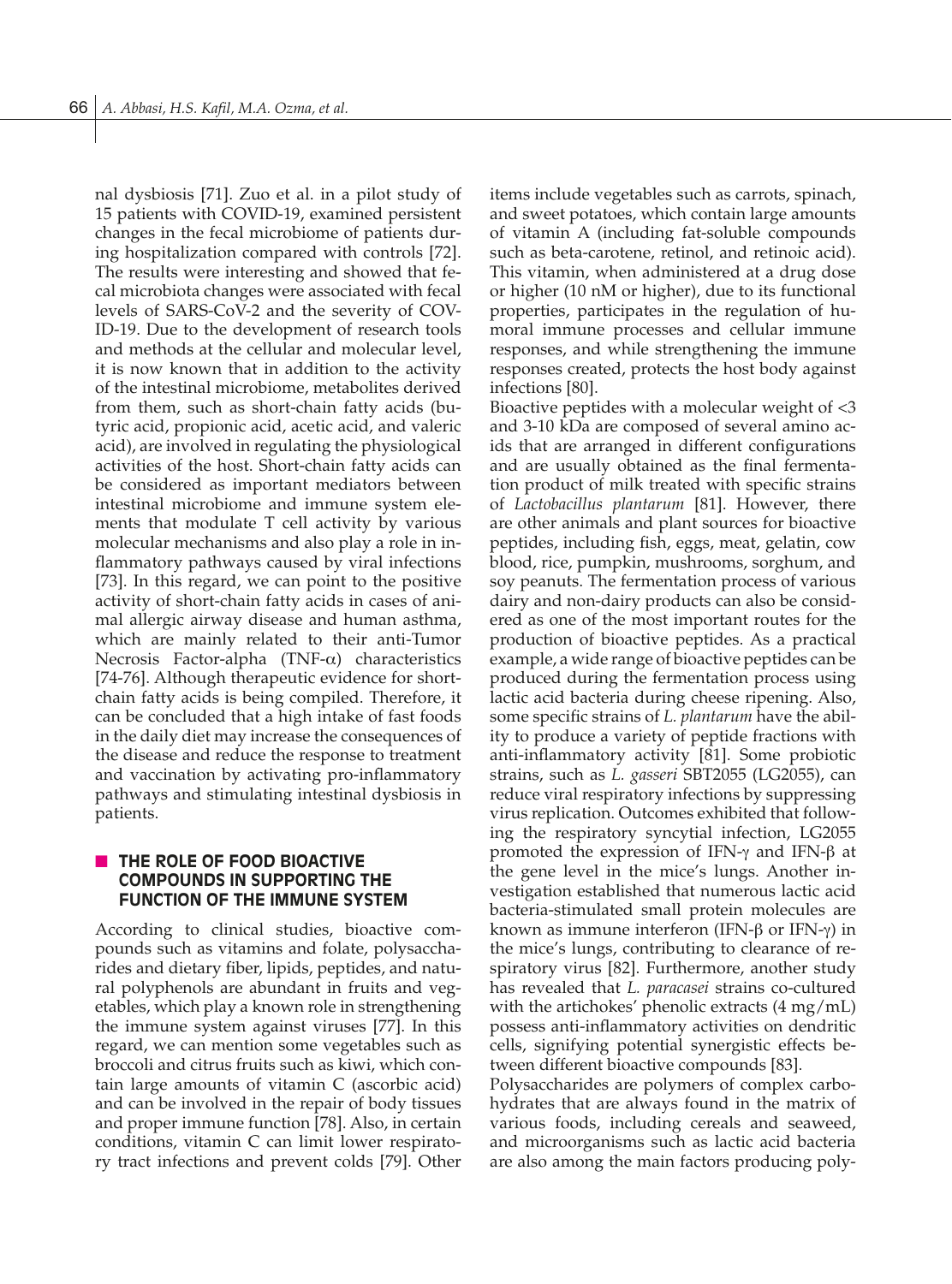saccharides. Polysaccharides have many bioactivities such as immunomodulatory, anticancer, antioxidant, antidiabetic, as well as renal and liver-protective functions. Nearly forty polysaccharides have been isolated and identified from oral and medicinal fungi during various studies. In addition, these investigations have revealed that polysaccharides from mushrooms have antivirus function versus an extensive variety of viruses, including enterovirus, herpes simplex virus, hepatitis B, rotavirus, porcine circovirus, influenza, and others. For example, polysaccharide peptide derived from *Coriolus versicolor'*s has been established to possess immunomodulatory characteristics with the capability to trigger a Tolllike receptor 4 showing insignificant toxicity [84]. One clarification for this antiviral function could be attributed to the restriction of adsorption and penetration of the virus. The polysaccharides derived from mushrooms displayed potential anti-HIV function via upregulating certain antiviral chemokines (Stromal Cell-Derived Factor-1 alpha, SDF-1α, and Macrophage Inflammatory Protein, MIP-1 $α/β$ ) and downregulating replication of the virus. These chemokines block the coreceptors of HIV-1 in THP1 cells from leukemia patients and blood mononuclear cells [84].

Bioactive lipids include numerous endogenous molecules influencing an extensive array of biological processes. Typical examples of lipids include carotenoids, phytosterols, fat-soluble vitamins, phenolic lipids and acylglycerol derivatives, omega-3 fatty acids, and their metabolic products. Several investigations have found a relation between the intake of certain bioactive lipids and the prevention, delay, or treatment of acute/chronic disorders such as osteoporosis, cancer, cardiovascular disease, and immune dysregulation. The process of preventing inflammation is one of the possible protective mechanisms for biologically active lipids against viral infection. Bioactive lipids such as oleic acid have shown antiviral activity via stimulating leakage and even lysis of cell membranes including the virus lipid membrane. It is also known that these bioactive lipids demonstrate the phagocytic activity of macrophages and can facilitate the elimination of any harm by viral infection [85].

Polyphenolic compounds derived from plant foods, food processing by-products, and extracts possess significant antioxidant properties [86]. Polyphenolic compounds can be sectioned into phenolic acid, flavonoids, resveratrol, polyphenolic amides, and other polyphenols. These compounds are known as common natural antioxidants and also have antimicrobial and antiviral activity. Numerous recent investigations discovered the *in vitro* antiviral capacity of different polyphenols [87]. Besides, Vázquez-Calvo et al. performed a study associated with the effect of polyphenols (*e.g.*, epigallocatechin gallate, catechin, delphinidin, cyanidin, epicatechin, and epigallocatechin) on Zika, Dengue, and Nile viruses [88]. These enveloped plus-strand RNA viruses are usually transmitted by mosquitoes and therefore pose a serious health threat. The outcomes of this study exhibited that the aforementioned polyphenols that affected the connection and entrance step of the RNA into the host cells were dose-dependent in a 1-10 µM range and thus diminished the infectivity of the viruses.

The promising results of the mentioned investigations along with the well-documented role of food bioactive constituents in supporting the immune system and the supplementation of consumers' diets with bioactive lipids, polyphenols, vitamins, flavonoids, tannins, and herbs are driving current market growth trends in the food and nutraceutical sector. Besides, these trends will most likely remain to drive the market in the post-lockdown era [89]. The evidence from randomized population and clinical trials confirms the role of vitamin D versus COVID-19 disease. In addition, several theoretical investigations have recommended polyphenolic compounds (mostly flavonoids) as potential inhibitors of SARS-CoV-2 transmission. The potential for utilizing β-glucan to address COVID-19 has also been recommended by taking into account the variability in immune feedback rising from heterogeneity in polysaccharide branch and chain lengths of diverse origins. Scientists have suggested drinking plenty of water, along with intaking foods rich in minerals such as zinc and magnesium and vitamins D, C, and E, in addition to a better lifestyle that can increase immunity to help fight infection [90]. Given that these supplements can improve the functioning of the immune system at any stage, so the market outlook for nutrients and functional foods in the post-quarantine period is still high and this is a kind of consumer behavior to increase awareness. Businesses will thus be seeking to fill the de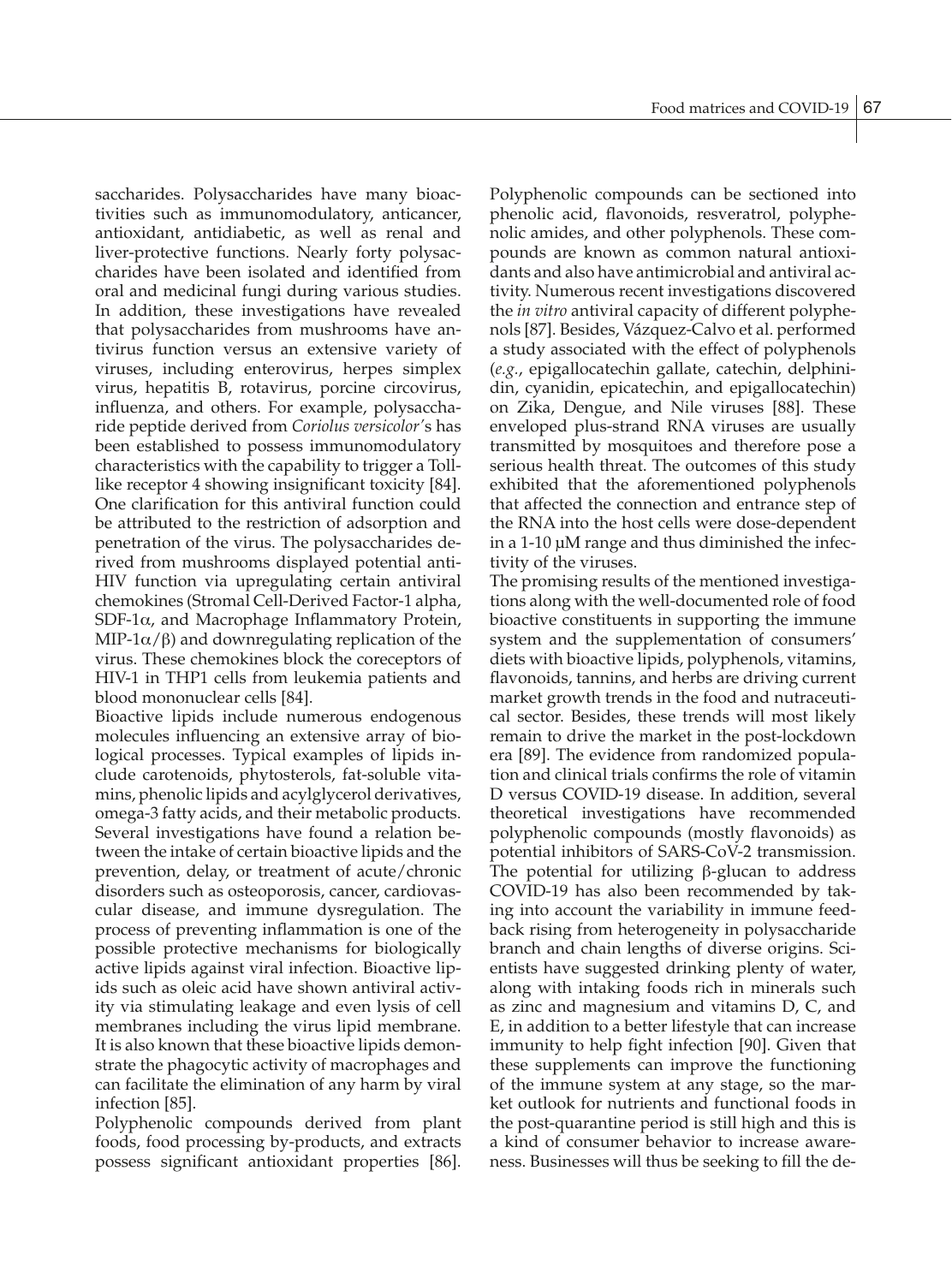mand for new knowledge surrounding consumer preferences, requirements, and attitudes toward nutraceuticals and functional foods in order to address the challenges and opportunities created by COVID-19 disease. The above-mentioned changes that are coming will also tend to inform or even accelerate innovation across the food industry ecosystem including advances in Internet and Communication Technologies (ICT) and manufacturing.

## **NOVEL FOOD PROCESSING METHODS UTILIZED TO REDUCE VIRAL LOAD**

The conditions created during the design and production of Modified Atmosphere Packaging (MAP) are such that it significantly increases the shelf life of a wide range of foods, but the presence of safe and permissible gases in this technology does not show a noticeable effect on the inactivation of viral particles [91]. Today, various technologies including MAP, High-Pressure Processing (HPP), Pulsed Electric Field (PEF), Pulsed Light, Cold Plasma, or UV light are applied in the food industry to ensure food safety (especially fresh or high  $a_{\mu}$  foods). In addition to heat treatment, HPP and cold plasma can be good options for inactivating some food-borne viruses [92, 93]. According to the results of a study by Li et al., the HPP method can inactivate the human norovirus (HuNoV) by causing damage to its capsid structure [94].

Hepatitis A (HAV) contamination is common in seafood, and several investigations have described the effects of HPP or UV light treatment during shellfish depuration [91]. Kingsley and co-workers as reviewed by Kingsley (2013) have evaluated the influences of HPP on various nonenveloped enteric viruses in foods. Kingsley (2013) established that enteric viruses as nonencapsulated viruses require to become inactivated as a result of alterations in protein conformation [92]. This conclusion may follow the principle that intestinal viruses have no lipid-specific components and HPP is not effective in breaking covalent nucleic acid bonds. According to the results of Sánchez's study, HPP treatment at values above 400 MPa shows an appropriate response to HAV inactivation. Pulsed UV light or UV-C light treatments have also diminished HAV contamination in vegetables, fruits, and other foods [91].

It is noteworthy that in HPP and UV light treatment methods, as in other stability studies, virus inactivation depends on the chemical conditions (*i.e.*, food chemical composition, pH, etc.) of the environment in which it is located [91]. Also, according to the available evidence, studies on the effect of pulsed electric fields, ultrasound, and other emerging technologies on a variety of viral particles are very limited. In the case of irradiation technology, gamma radiation is also possible, but it should be noted that high doses of gamma radiation are always required, even in aqueous suspensions, for the effective decomposition of virions, which may have adverse effects on the sensory properties of the food product at the same dose [95]. Novel processing technologies would be applicable pretreatments before thermal processing, dehydration, freezing, and other food preservation to ensure virus inactivation and ensure minimal losses in food quality. Furthermore, the combination strategy in processes in the control of foodborne infections may display more usage in diminishing infection risks. On the other hand, the refrigerated temperature in calicivirus's HPP treatment has been unexpectedly found to enhance loss of virion infectivity [92]. HPP treatment parameters for virion inactivation also seem to vary substantially among various virus species.

 Consequently, food-borne viral particles can be present in a variety of environments such as food, and water and usually show high stability. Fresh food products are usually contaminated with several uncoated intestinal viruses, which in most cases also show high resistance to inactivation [96]. It is noteworthy that the thermal process within the normal denaturation temperature range of the protein is often detrimental to the genomic elements and dramatically reduces the number of viruses and ensures food safety. Moreover, virions are structured to protect their genome outside infected cells. Loss of virus infectivity is a result of physicochemical changes and chemical reactions. Such changes and reactions include, for example, hydrogen bonding, electrostatic changes, dehydration, hydrophobic interactions, and molecular conformations. Thus, virus inactivation requirements are to be considered in a similar context as loss of nutrients or bioactive ingredients. Virion inactivation, however, requires to take into account virion stability in aerosols and droplets besides survival in food and surfac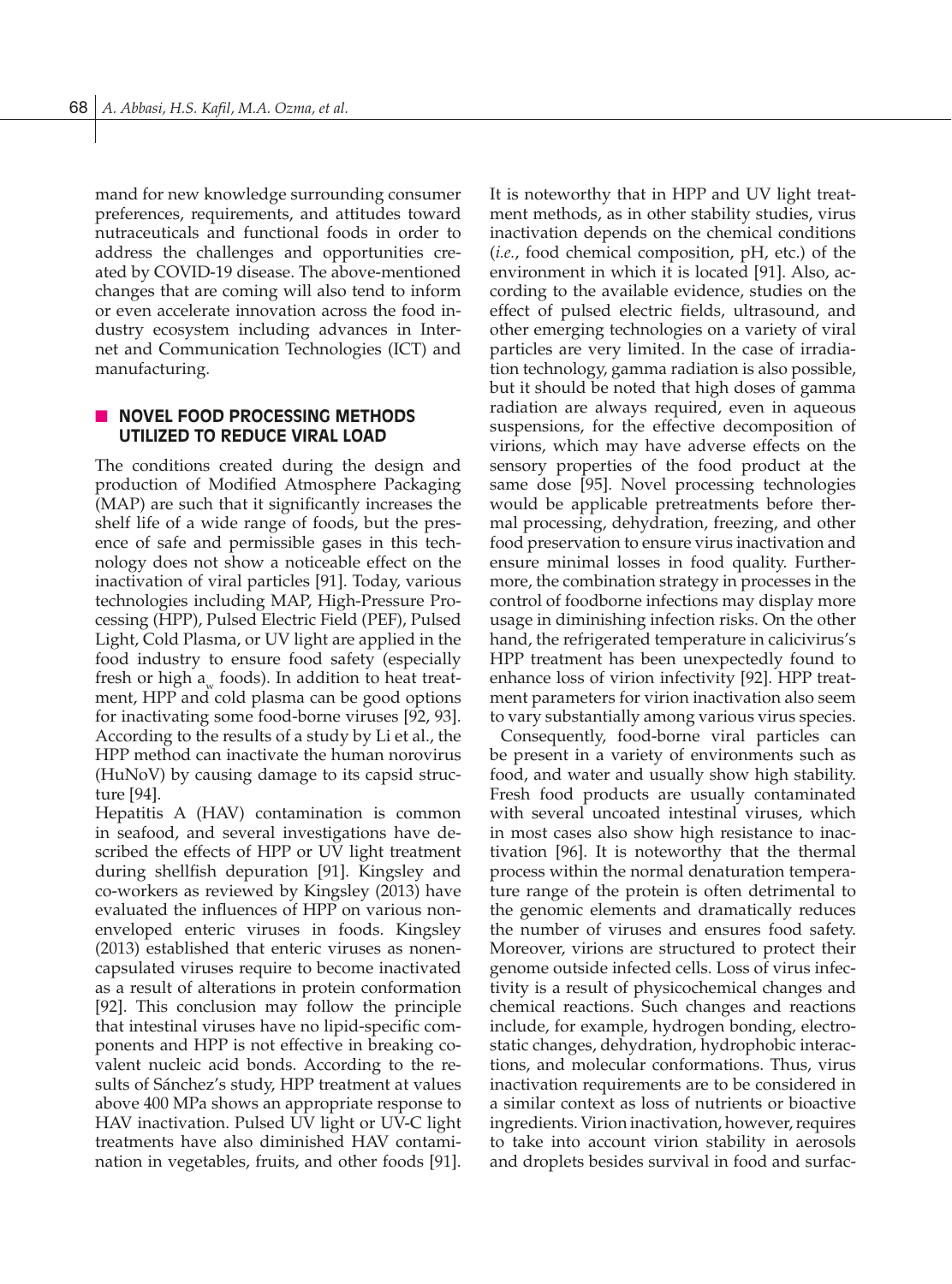es. Little is known about the effects of water on virions' stability or loss of infectivity. Dehydration of virions in aerosols and droplets has similarities with spray drying but it may affect both virion stability and loss of infectivity. Kinetics of loss of virions infectivity suggest differences in inactivation mechanisms at lower temperatures below common pasteurization temperatures and higher temperatures applicable to pasteurization and thermal processing. Activation energies are little affected by virus strains which, however, show large differences in thermal processing needs [97]. Novel food processing technologies provide additional means to control viral food safety. HPP and cold plasma treatment are examples of new technologies which may be used in food pretreatment without compromising food quality before subsequent food preservation [98].

# **n CONCLUSIONS**

Consequently, it seems that the industrial approach of food processing may have advantages over the traditional manner in the prevention of primary or cross-contamination of COVID-19 due to the replacement of staff by machinery, reduction of direct contact with products, and preservation of nutritional value. In the case of food production/preparation units, ISO-22000 and HACCP guidelines are recommended to be implemented precisely. Also, different methods of preparing food or cooking should be implemented at temperatures above 60°C for at least 30 minutes. Besides, according to the positive effect of some food-based bioactive components in the reduction of viral (COVID-19) invasion to target sites hence, it is suggested that foods containing active elements such as postbiotics and probiotics can be used daily, as the role of these compounds in strengthening the immune system has been fully demonstrated [99, 100].

## **Conflict of interest**

None to declare.

## **Funding**

None.

## **Acknowledgments**

We thank all the nurses, doctors, clinicians, and researchers during the COVID-19 pandemic.

## n **REFERENCES**

[1] Bosch A, Pintó RM, Guix, S. Foodborne viruses. *Curr Opin Food Sci.* 2016; 8, 110-9.

[2] Abbasi A, Aghebati-Maleki A, Aghebati-Maleki L, Yousefi M. Probiotic intervention as a potential therapeutic for managing gestational disorders and improving pregnancy outcomes. *J Reprod Immunol.* 2020; 103244.

[3] Ozma MA, Maroufi P, Khodadadi E, et al. Clinical manifestation, diagnosis, prevention and control of SARS-CoV-2 (COVID-19) during the outbreak period. *Infez Med.* 2020; 28, 153-65.

[4] Rizou M, Galanakis IM, Aldawoud TM, Galanakis CM. Safety of foods, food supply chain and environment within the COVID-19 pandemic. *Trends Food Sci Technol.* 2020; 102, 293-9.

[5] Miranda RC, Schaffner DW. Virus risk in the food supply chain. *Curr Opin Food Sci.* 2019; 30, 43-8.

[6 Homayouni Rad A, Samadi Kafil H, Fathi Zavosht H, Shahbazi N, Abbasi A. Therapeutically effects of functional postbiotic foods. *Clin Excell.* 2020; 10, 33-52.

[7] Jribi S, Ismail HB, Doggui D, Debbabi H. COVID-19 virus outbreak lockdown: What impacts on household food wastage?. *Environ Dev Sustain.* 2020; 22, 3939-55.

[8] Abbasi A, Rad AH, Ghasempour Z, Sabah S, Kafil HS. Hasannezhad P. Rahbar Saadat, Y. Shahbazi, N. The biological activities of postbiotics in gastrointestinal disorders. *Crit Rev Food Sci Nutr.* 2021; 1-22.

[9] Li H, Liu SM, Yu XH, Tang, SL, Tang CK. Coronavirus disease 2019 (COVID-19): current status and future perspectives. *Int J Antimicrob Agents.* 2020; 55, 105951.

[10] Memar Montazerin S, Najafi H, Shojaei F, et al. COVID-19-associated coagulopathy: a concise review on pathogenesis and clinical implications. *Infez Med.*  2021; 29, 1-9.

[11] Hindson J. COVID-19: faecal–oral transmission?. *Nat Rev Gastroenterol Hepatol.* 2020; 17, 259.

[12] Ochani R, Asad A, Yasmin F, et al. COVID-19 pandemic: from origins to outcomes. A comprehensive review of viral pathogenesis, clinical manifestations, diagnostic evaluation, and management. *Infez Med.* 2021; 29, 20-36.

[13] Ceylan Z, Meral R, Cetinkaya T. Relevance of SARS-CoV-2 in food safety and food hygiene: potential preventive measures, suggestions and nanotechnological approaches. *Virusdisease.* 2020; 31, 154-60.

[14] Ahmed H, Alwardi A, Salestina M, Nandappa D.S. Domination, gamma-Domination Topological Indices and phi (P)-Polynomial of Some Chemical Structures Applied for the Treatment of COVID-19 Patients. *Biointerface Res Appl Chem.* 2021; 13290-302.

[15] Thippareddi H, Balamurugan S, Patel J, Singh M, Brassard J. Coronaviruses-Potential human threat from foodborne transmission?. *Lwt.* 2020; 110147.

[16] El-Bindary AA, El-Desouky MG, El-Afify MA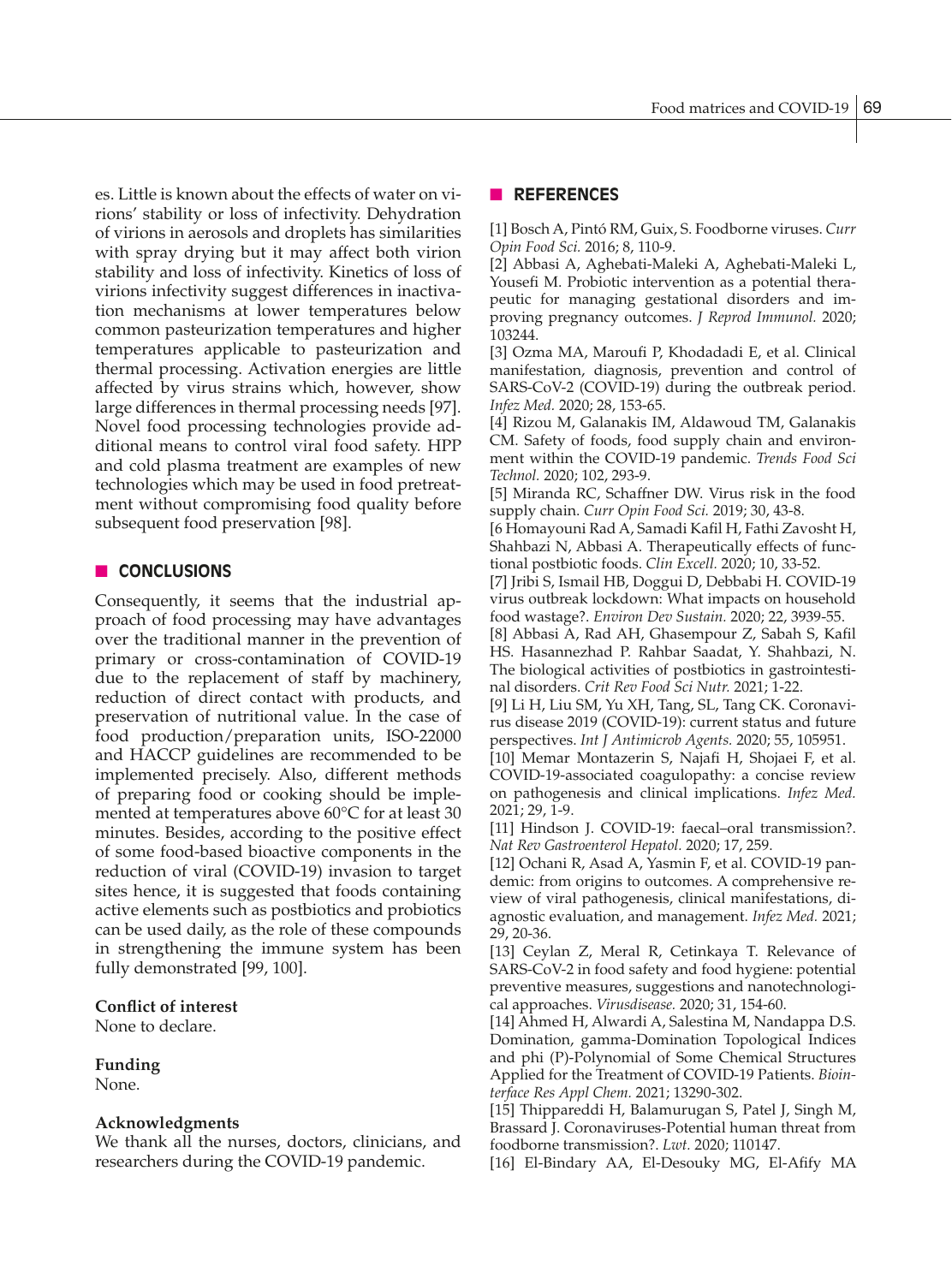Thermal and spectroscopic studies of some prepared metal complexes and investigation of their potential anticancer and antiviral drug activity against SARS-CoV-2 by molecular docking simulation. *Biointerface Res Appl Chem.* 2022; 12.

[17] Lagadinou M, Zorbas, B, Velissaris, D. Vitamin D plasma levels in patients with COVID-19: a case series. *Infez Med.* 2021; 29, 224-8.

[18] Pexara A, Govaris A. Foodborne viruses and innovative non-Thermal food-Processing technologies. *Foods.* 2020; 9, 1520.

[19] Rajiuddin SM, Jensen T, Hansen TB, Schult, AC. An optimised direct lysis method for viral RNA extraction and detection of foodborne viruses on fruits and vegetables. *Food Environ Virol.* 2020; 12, 226-39.

[20] Waltenburg MA, Rose CE, Victoroff T. Coronavirus disease among workers in food processing, food manufacturing, and agriculture workplaces. *Emerg Infect Dis.*  2021; 27, 243.

[21] Li C, Liu Q, Kong F, et al. Circulation and genetic diversity of Feline coronavirus type I and II from clinically healthy and FIP-suspected cats in China. *Transbound Emerg Dis.* 2019; 66, 763-75.

[22] Koopmans M, von Bonsdorff CH, Vinjé J, de Medici D, Monroe S. Foodborne viruses. *FEMS Microbiol Rev.*  2002; 26, 187-205.

[23] Fathi-zavoshti H, Ouroud N, Shahbazi N, Abbasi A. Evaluating the role of postbiotics as a new generation of probiotics in health and diseases. *J Ard Uni Med Sci.* 2020; 19, 381-99.

[24] Karimi N, Jabbari V, Nazemi A, Ganbarov K, Karimi N, Tanomand A, Karimi S, Abbasi A, Yousefi B, Khodadadi E. Thymol, cardamom and Lactobacillus plantarum nanoparticles as a functional candy with high protection against Streptococcus mutans and tooth decay. *Microb Pathog.* 2020; 148, 104481.

[25] Monajjemi M, Mollaamin F, Shojaei S. An overview on Coronaviruses family from past to Covid-19: Introduce some inhibitors as antiviruses from Gillan's plants. *Biointerface Res Appl Chem.* 2020; 10.

[26] Chin AW, Chu JT, Perera MR, et al. Stability of SARS-CoV-2 in different environmental conditions. *Lancet Microbe.* 2020; 1, e10.

[27] Abbasi A, Samadi Kafil H, Hossein SA, Shahbazi N, Sabahi S. Evaluating the Role of Various Food Matrices as a Potential Carrier for SARS-CoV-2. *Clin Excell.*  2021; 11, 46-63.

[28] Al-Masoudi NA, Elias RS, Saeed B. Molecular Docking Studies of some Antiviral and Antimalarial Drugs Via Bindings to 3CL-Protease and Polymerase Enzymes of the Novel Coronavirus (SARS-CoV-2). *Biointerface Research in Applied Chemistry* 2020; 10, 6444–59. [29] Sumaryada T, Ramadhan FK. A possible destruction of SARS-CoV-2 by a cylindrical probe coated with the graphene oxide: A thermal-based model. *Biointerface Res Appl Chem.* 2021; 11.

[30] Pressman P, Naidu AS, Clemens R. COVID-19 and food safety: risk management and future considerations. *Nutr Today*. 2020; 55 (3), 125-8.

[31] Li J, Li JJ, Xie X, et al. Game consumption and the 2019 novel coronavirus. *Lancet Infect Dis.* 2020; 20, 275-6. [32] Chu H, Chan JFW, Yuen et al. Comparative tropism, replication kinetics, and cell damage profiling of SARS-CoV-2 and SARS-CoV with implications for clinical manifestations, transmissibility, and laboratory studies of COVID-19: an observational study. *Lancet Microb.* 2020; 1, e14-e23.

[33] Rampl L.V, Eberhardt T, Schütte R, Kenning P. Consumer trust in food retailers: conceptual framework and empirical evidence. *Int J Ret Distrib Manag.* 2012.

[34] Rad A, Abbasi A, Javadi A, Pourjafar H, Javadi M, Khaleghi M. Comparing the microbial quality of traditional and industrial yoghurts. *Biointerface Res Appl Chem.* 2020; 10, 6020-25.

[35] Han J, Zhang X, He S, Jia P. Can the coronavirus disease be transmitted from food? A review of evidence, risks, policies and knowledge gaps. *Environ Chem Lett.* 2021; 19, 5-16.

[36] Kimura A, Palumbo M, Meyers H, Abbott S, Rodriguez R, Werner S. A multi-state outbreak of Salmonella serotype Thompson infection from commercially distributed bread contaminated by an ill food handler. *Epidemiol Infect.* 2005; 133, 823-8.

[37] Rusiñol M, Hundesa A, Cárdenas-Youngs Y, et al. Microbiological contamination of conventional and reclaimed irrigation water: Evaluation and management measures. *Sci Total Environ.* 2020; 710, 136298.

[38] Yekta R, Vahid-Dastjerdi L, Norouzbeigi S, Mortazavian AM. Food products as potential carriers of SARS-CoV-2. *Food Control.* 2020; 107754.

[39] Brar PK, Danyluk MD. Nuts and grains: microbiology and preharvest contamination risks. Preharvest Food Safety. *Microbiol Spectr.* 2018; 105-21.

[40] Richardson S, Hirsch JS, Narasimhan M, et al. Presenting characteristics, comorbidities, and outcomes among 5700 patients hospitalized with COVID-19 in the New York City area. *Jama.* 2020; 323, 2052-9.

[41] Moravejolahkami AR, Paknahad Z, Chitsaz A. Association of dietary patterns with systemic inflammation, quality of life, disease severity, relapse rate, severity of fatigue and anthropometric measurements in MS patients. *Nutr Neurosci.* 2020; 23, 920-30.

[42] Christ A, Lauterbach M, Latz E. Western diet and the immune system: an inflammatory connection. *Immunity.* 2019; 51, 794-811.

[43] Eguchi K, Manabe I. Toll-like receptor, lipotoxicity and chronic inflammation: the pathological link between obesity and cardiometabolic disease. *J Atheroscler Thromb.* 2014; 22533.

[44] Rogero MM, Calder PC. Obesity, inflammation, toll-like receptor 4 and fatty acids. *Nutrients.* 2018, 10, 432.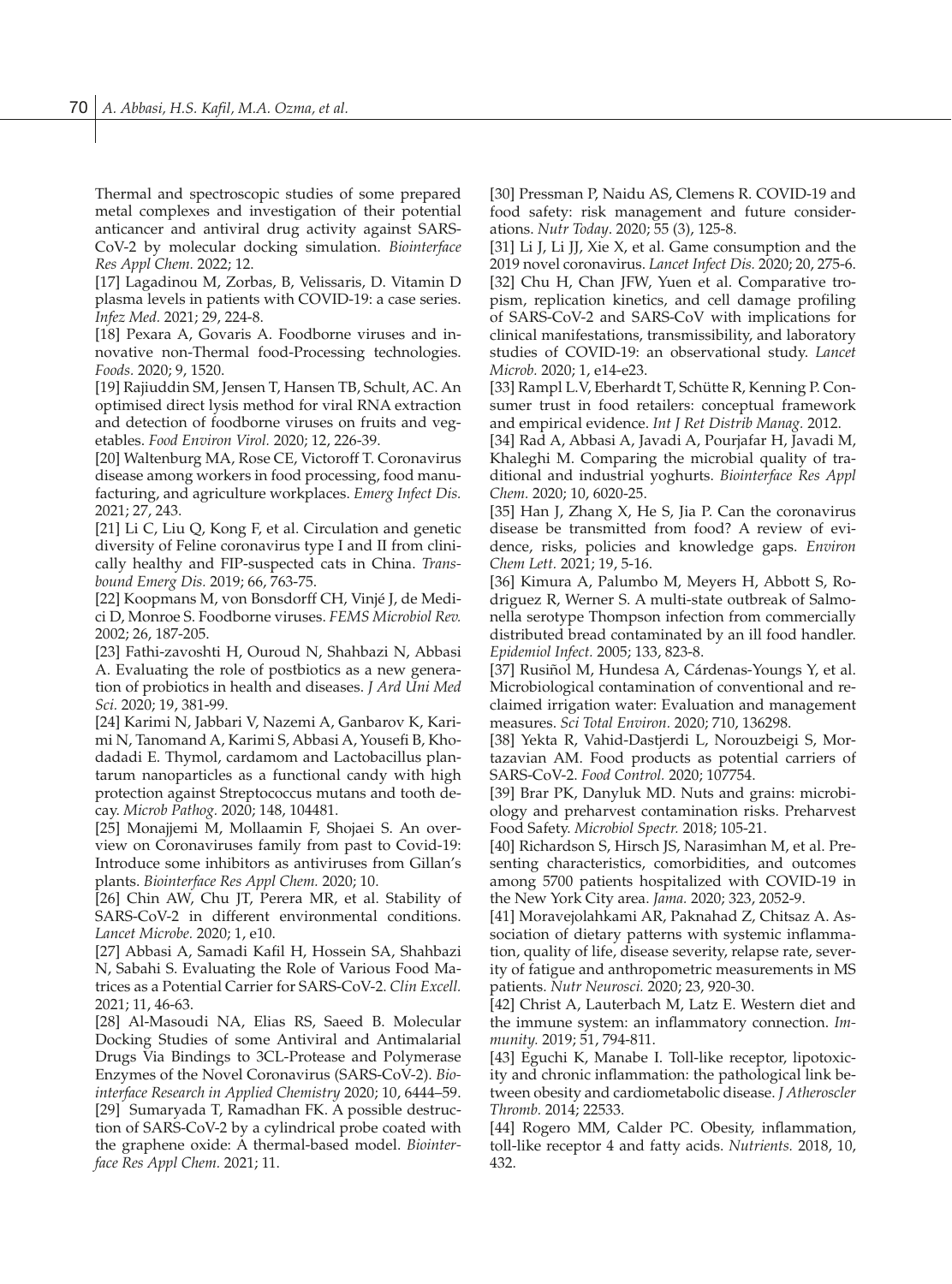[45] Tashiro H, Takahashi K, Sadamatsu H, et al. Saturated fatty acid increases lung macrophages and augments house dust mite-induced airway inflammation in mice fed with high-fat diet. *Inflammation.* 2017; 40, 1072-86.

[46] Siegers JY, Novakovic B, Hulme KD, et al. A highfat diet increases influenza A virus-associated cardiovascular damage. *J Infect Dis.* 2020; 222, 820-31.

[47] Xu Z, Shi L, Wang Y, et al. Pathological findings of COVID-19 associated with acute respiratory distress syndrome. *Lancet Respir Med.* 2020; 8, 420-2.

[48] Myles IA. Fast food fever: reviewing the impacts of the Western diet on immunity. *Nutr J.* 2014; 13, 1-17. [49] Tao W, Sun W, Liu L, et al. Chitosan oligosaccharide attenuates nonalcoholic fatty liver disease induced by high fat diet through reducing lipid accumulation, inflammation and oxidative stress in C57BL/6 mice. *Mar Drugs.* 2019; 17, 645.

[50] Green WD, Beck MA. Obesity impairs the adaptive immune response to influenza virus. *Ann Am Thorac Soc.* 2017; 14, S406-S409.

[51] Mirea A, Stienstra R, Kanneganti TD, et al.Mice deficient in the IL-1β activation genes Prtn3, elane, and Casp1 are protected against the development of obesity-induced NAFLD. *Inflammation.* 2020; 43, 1054-64.

[52] Murphy N, Treacy O, Lynch K, et al. TNF-α/IL-1β - licensed mesenchymal stromal cells promote corneal allograft survival via myeloid cell-mediated induction of Foxp3+ regulatory T cells in the lung. *FASEB J.* 2019; 33, 9404-21.

[53] Wu J, Niu P, Zhao Y, et al. Impact of miR-223-3p and miR-2909 on inflammatory factors IL-6, IL-1ß, and TNF-α, and the TLR4/TLR2/NF-κB/STAT3 signaling pathway induced by lipopolysaccharide in human adipose stem cells. *PLoS One.* 2019; 14, e0212063.

[54] Karimi-Sales E, Alipour MR, Naderi R, Hosseinzadeh E, Ghiasi R. Protective effect of trans-chalcone against high-fat diet-induced pulmonary inflammation is associated with changes in miR-146a and pro-inflammatory cytokines expression in male rats. *Inflammation.*  2019; 42, 2048-55.

[55] Wang F, Zuo Z, Chen K, et al. Histopathological changes caused by inflammation and oxidative stress in diet-induced-obese mouse following experimental lung injury. *Sci Rep.* 2018; 8, 1-11.

[56] Kraft L, Erdenesukh T, Sauter M, Tschöpe C, Klingel K. Blocking the IL-1β signalling pathway prevents chronic viral myocarditis and cardiac remodeling. *Basic Res Cardiol.* 2019; 114, 11.

[57] Choudhary S, Sharma K, Silakari O. The interplay between inflammatory pathways and COVID-19: A critical review on pathogenesis and therapeutic options. *Microb Pathog.* 2021; 104673.

[58] Qin C, Zhou L, Hu Z, et al. Dysregulation of immune response in patients with Coronavirus 2019 (COVID-19) in Wuhan, China. *Clin Infect Dis.* 2020; 71, 762-68.

[59] Banik R, Naher S, Pervez S, Hossain MM. Fast food consumption and obesity among urban college going adolescents in Bangladesh: A cross-sectional study. *Obes Med.* 2020; 17, 100161.

[60] Dhurandhar NV, Bailey D, Thomas D. Interaction of obesity and infections. *Obes Rev.* 2015; 16, 1017-29.

[61] Vaughan A, Frazer ZA, Hansbro PM, Yang IA. COPD and the gut-lung axis: the therapeutic potential of fibre. *J Thorac Dis.* 2019; 11, S2173-s80.

[62] Wood LG, Garg ML, Gibson PG. A high-fat challenge increases airway inflammation and impairs bronchodilator recovery in asthma. *J Allergy Clin Immunol.*  2011; 127, 1133-40.

è63] Nazmul Haque M, Towhidul Islam MM,Tariqul Hassan M, Shekhar HU. Determination of Heavy Metal Contents in Frequently Consumed Fast Foods of Bangladesh. *Proc Natl Acad Sci India Sect B Biol Sci.* 2019; 89, 543-9.

[64] Bahreini Esfahani N, Jafari M, Moravejolahkami AR. Heavy metals concentration and target hazard quotients assessment through the consumption of fish muscle (Cyprinidae) from markets in Ahvaz province, Iran. *Nutr Food Sci.* 2020; 50, 529-37.

[65] Jing H, Zhang Q, Li S, Gao XJ. Pb exposure triggers MAPK-dependent inflammation by activating oxidative stress and miRNA-155 expression in carp head kidney. *Fish Shellfish Immunol.* 2020; 106, 219-27.

[66] Aslam N, Iqbal MS, Hussain SM, et al. Effects of chelating agents on heavy metals in Hepatitis C Virus (HCV) patients. *Math Biosci Eng.* 2019; 16, 1138-49.

[67] Gainer JH. Effects of heavy metals and of deficiency of zinc on mortality rates in mice infected with encephalomyocarditis virus. *Am J Vet Res.* 1977; 38, 869-72. [68] Zhu C, Sawrey-Kubicek L, Beals E, et al. Human gut microbiome composition and tryptophan metabolites were changed differently by fast food and Mediterranean diet in 4 days: a pilot study. *Nutr Res.* 2020; 77, 62-72.

[69] Mosquera MJ, Kim S, Zhou H, et al. Immunomodulatory nanogels overcome restricted immunity in a murine model of gut microbiome-mediated metabolic syndrome. *Sci Adv.* 2019; 5, eaav9788.

[70] Singh A. Materials modulate immunity and gut microbiome. *Nat Mater.* 2020; 19, 3-4.

[71] Dhar D, Mohanty A. Gut microbiota and Covid-19 possible link and implications. *Virus Res.* 2020; 285, 198018.

[72] Zuo T, Zhang F, Lui GCY, et al. Alterations in Gut Microbiota of Patients With COVID-19 During Time of Hospitalization. *Gastroenterology.* 2020; 159, 944-955. e948.

[73] Qing Y, Xie H, Su C, et al. Gut microbiome, shortchain fatty acids, and mucosa injury in young adults with human immunodeficiency virus infection. *Dig Dis Sci.* 2019; 64, 1830-43.

[74] Trompette A, Gollwitzer ES, Yadava K, et al. Gut